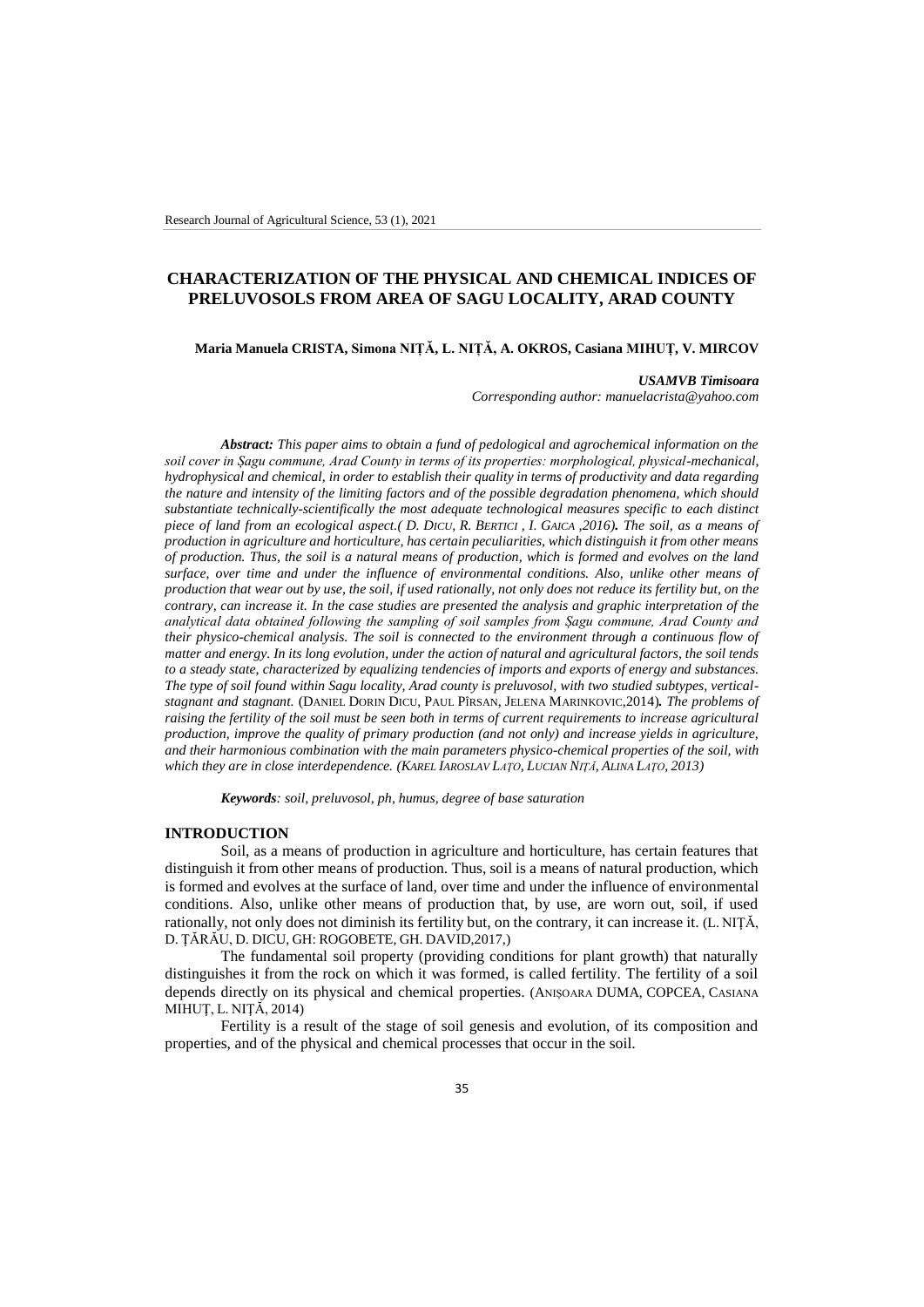Agricultural practice shows that, indeed, the production capacity and, therefore, crops, may increase by certain measures such as the use of high-tech-made machines and tools, of fertilizers, of amendments and control substances, of irrigation, drainage, damming, prevention and control of erosion, improving human work and knowledge, applying the results obtained in scientific research, etc. (ANISOARA DUMA COPCEA, CASIANA MIHUT1, LUCIAN NITĂ1, 2015.)

Thus, soil as an open ecological system is related to the environment through a continuous flow of matter and energy. In its long-standing evolution, under the action of natural factors and agricultural practice, the soil tends to evolve to a stationary state, characterized by equalization of imports and exports of energy and substances trends. (LATO, A.NEACSU, A.; CRISTA, F. ; LATO, K.; RADULOV, I.; BERBECEA, A. ; NITA, L.;CORCHES, M. 2013)

#### **MATERIALS AND METHODS**

In order to achieve the proposed objectives of the study, soil science research methods were used such as soil mapping, morphological description, determinations in the field, laboratory analyses, soil information processing, etc.

Thus, within the perimeter investigated on the basis of recent data obtained by direct observation in the field and laboratory-processed, a number of 9 genetic soil types were identified. (ANIȘOARA DUMA-COPCEA, NICOLETA MATEOC-SÎRB, TEODOR MATEOC-SÎRB, CASIANA MIHUȚ, 2013)

Soil profiles are located in representative areas of the survey space so that the most representative types and subtypes of soil can be described. In the case of profiles, samples were harvested on soil genesis horizons both in natural (unchanged) and in modified settlements.

Soil sampling in a natural (unchanged) settlement for the characterization of certain physical and hydro-physical characteristics was made in known volume cylinders, at the momentary soil moisture and in cardboard boxes (specially made) for its micro-morphological characterization. (DUMA – COPCEA ANIŞOARA, MIHUŢ CASIANA, L. NIŢĂ,2014)

Soil sampling in a modified settlement for physical-chemical and partially biological characterization was made in bags on each genetic horizon. Also, to determine specific chemical indices, agrochemical soil samples (from the processed layer) were collected. The research ofeco-pedological conditions and morphological description of the investigated soil was made after the "Romanian soil taxonomy system" (1980) completed and/or modified by the "Methodology of the development of soil studies" (Vols. I, II, III) developed by I.C.P.A. Bucharest in 1987. (L. NIŢĂ, D. ŢĂRĂU, D. DICU, GH: ROGOBETE, GH. DAVID,2017)

Analyses and other measurements were carried out in the Timisoara Soil and Agrochemical Office Laboratories of the Banat's University of Agricultural Sciences and Veterinary Medicine "King Michael I" from Timisoara, according to national norms and standards, approved by the Romanian Standardization Association (A.S.R.O.). The following analyses have been carried out (Table 1).

| Table |  |
|-------|--|
|       |  |

| Analysis Type                     | Method                     |
|-----------------------------------|----------------------------|
| granulometric analysis (%)        | Kacinscki method           |
| apparent density (D.A. $g/cm^3$ ) | metal cylinder method      |
| density (D. $g/cm^3$ )            | pycnometer method          |
| hygroscopicity (CH%)              | Mittscherlich method       |
| $pH$ (in $H_2O$ )                 | potentiometric method      |
| carbonates ( $CaCo3%$ )           | Scheibler method           |
| humus $(\%)$                      | Walkley-Blanck method      |
| available phosphorus (mobile) ppm | Egnér Riehm-Domingo method |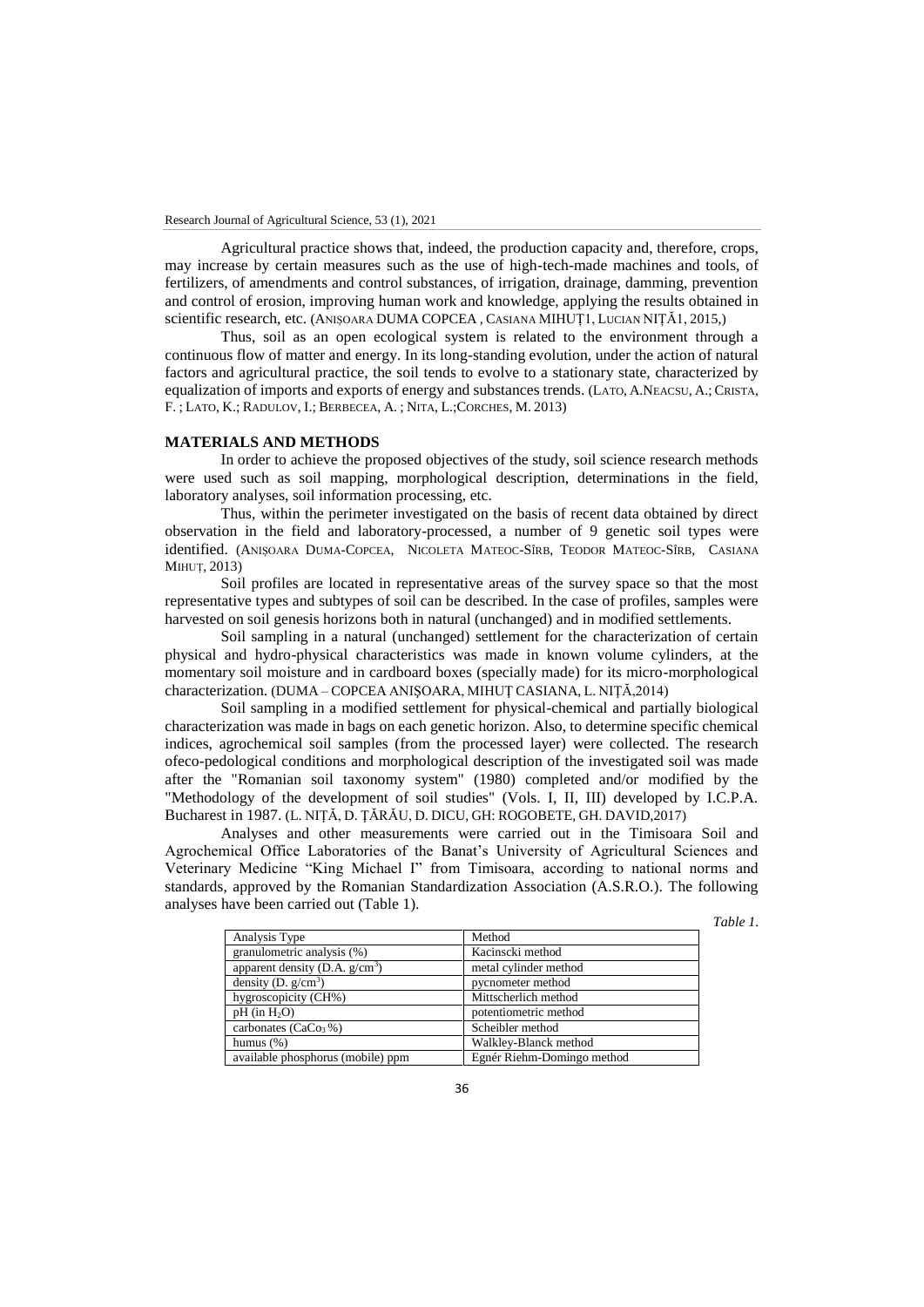| accessible potassium (mobile) ppm                          | Egnér Riehm-Domingo method                |
|------------------------------------------------------------|-------------------------------------------|
| exchange bases $(S.B. me/100 g sol)$                       | Kappen-Chiriță method                     |
| exchangeable hydrogen (S.H. me/100 g soil)                 | N/K acetate percolation method            |
| cation exchange capacity $(T \cdot me/100 g \text{ soil})$ | Bower method                              |
| exchangeable Na and K (me/100 g sol)                       | Schöllenberger-Cernescu method            |
| exchangeable Ca and Mg (me/100 g sol)                      | Schöllenberger-Cernescu method            |
| basic cations $(Ca^{++}, Mg^{++}, Na^+, K^+)$              | Schöllenberger-Dreibellis-Cernescu method |
| Anions $(CO_3^-$ , $HCO_3SO_4^-$ , $Cl^2$                  | electroconductibility method              |

### **RESULTS AND DISCUSSIONS**

This paper presents the analysis and graphical interpretation of analytical data obtained from soil sampling in the commune of Şagu, Arad County, Romania, and their physical-chemical analysis according to the methods described in the previous chapter. (LOREDANA DARICIUC, I. GAICA, D. DICU 2016)

**VERTIC-STAGNIC STAGNOGLEIED PRELUVOSOL LA/AL**

Environment conditions

- Relief: hills
- Slope, exposition: 5.1-10% S/E
- Depth of groundwater: over 10.1 m
- Vegetation: Robur caesius, Echinochloa crus gali, Arthriplex patula, Setaria glauca, Xanthium spinosum, Convolvulus arvensis

Morphological features

Ap: 0-23 cm, medium clay, light brown with structure destroyed by soil works

Ah: 23-36 cm, medium clay, light brown with yellowish tinge, with destroyed structure, moist AB W2: 36-55 cm, medium clay, brown with 6-15% rust spots, polyhedric, moist

 $BT<sub>X</sub>W3: 55-85$  cm, medium clay, brown with 6-30% rust spots, sliding faces, prismatic, moist BTYW3: 85-105 cm, medium clay, reddish yellow with 6-30% rust spots, sliding faces, prismatic, moist

BC: 105-135 cm, medium clay, rusty, bobovine, prismatic, moist

C: 135-197 cm, medium clay, rusty.

Soil taxonomy unit

Vertic-stagnic preluvosol with low stagnogleing, clay/clay on medium fine non-carbonate slope, poorly eroded by water.

El vs-st-w2-52/52 –  $132/50 - E11$  (Table 2)

*Table 2.* 

| Physical, hydro-physical and chemical properties of vertic-stagnic stagnogleied preluvosol AL/LA |          |       |                   |        |                   |           |        |  |  |
|--------------------------------------------------------------------------------------------------|----------|-------|-------------------|--------|-------------------|-----------|--------|--|--|
| Horizon                                                                                          | Ap       | Ah    | AB W <sub>2</sub> | Btv W3 | Btvw <sub>3</sub> | BC        | C      |  |  |
| Depth (cm)                                                                                       | $0 - 23$ | $-36$ | $-55$             | $-85$  | $-105$            | $-135$    | $-197$ |  |  |
| Fine sand $(2,0-0,2 \text{ mm})$ %                                                               | 0,9      | 1,1   | 1,2               | 1,0    | 1,4               | 1,3       | 2,2    |  |  |
| Nisip fin $(0,2-0,02 \text{ mm})$ %                                                              | 35.3     | 33,5  | 30.4              | 30,1   | 30,2              | 28,6      | 30,2   |  |  |
| Dust $(0.02-0.002$ mm $)$ %                                                                      | 29.4     | 30.5  | 29.3              | 28,2   | 27.7              | 25,9      | 24,4   |  |  |
| Clay 2 ( $< 0,002$ mm) %                                                                         | 34,4     | 34.7  | 39,1              | 40.7   | 40.7              | 44.2      | 43,2   |  |  |
| Physical clay $(< 0.01$ mm) %                                                                    | 48.3     | 49.5  | 54.2              | 55.2   | 55.6              | 56.6      | 55,1   |  |  |
| <b>TEXTURE</b>                                                                                   | TT       | TT    | <b>TT</b>         | TT     | <b>TT</b>         | <b>TT</b> | TT     |  |  |
| Skeleton %                                                                                       |          |       |                   |        |                   |           |        |  |  |
| Specific density (D $g/cm^3$ )                                                                   | 2.65     | 2.70  | 2.75              |        |                   |           |        |  |  |
| Apparent density ( $DA g/cm3$ )                                                                  | 1.40     | 1,49  | 1,47              |        |                   |           |        |  |  |
| Total porosity (PT %)                                                                            | 47.17    | 44.81 | 46,55             |        |                   |           |        |  |  |
| Aeration porosity (PA %)                                                                         | 14.48    | 9.99  | 11.78             |        |                   |           |        |  |  |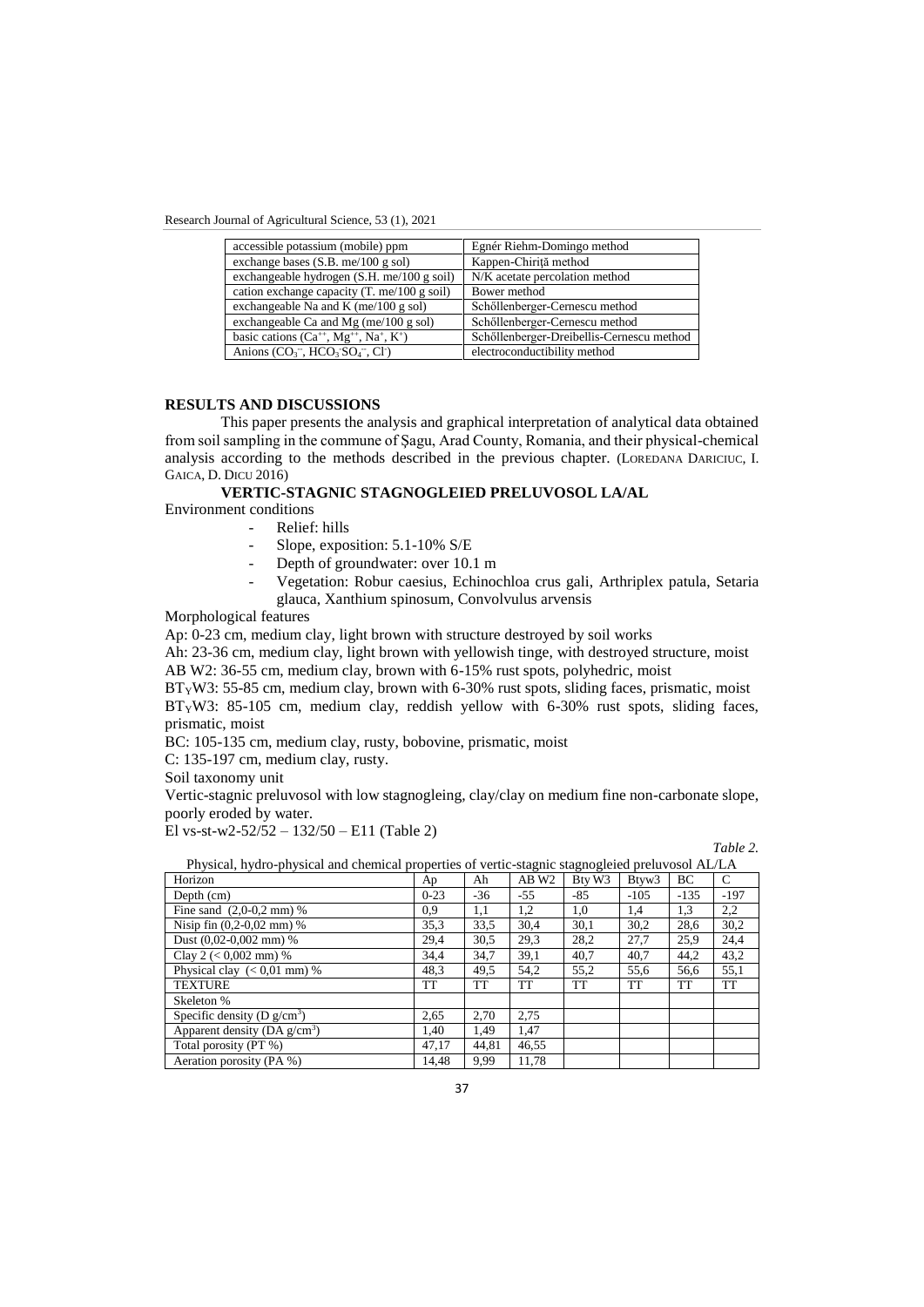| Degree of settlement (GT %)                 | 6.80   | 11,55 | 9.38  |       |       |       |       |
|---------------------------------------------|--------|-------|-------|-------|-------|-------|-------|
| Coef. de higroscopicitate (CH %)            | 8,06   | 8,13  | 9,16  |       |       |       |       |
| Coef. of hygroscopicity (CO %)              | 12,09  | 12,20 | 13,74 |       |       |       |       |
| Withering coefficient $\overline{(CC\%)}$   | 23,35  | 23,37 | 23,65 |       |       |       |       |
| Field capacity (CT %)                       | 33,69  | 30,07 | 31,67 |       |       |       |       |
| Useful water capacity (CU %)                | 11,26  | 11,17 | 9,91  |       |       |       |       |
| Cover. Maximum yield (CCDmax %)             | 10.34  | 6,70  | 8,02  |       |       |       |       |
| $pH$ in $(H2O)$                             | 6,13   | 6,17  | 6.38  | 6,57  | 6,55  | 6.94  | 6.98  |
| Humus $(\%)$                                | 2,52   | 2,10  | 1,74  |       |       |       |       |
| Nitrogen index (IN)                         | 1,86   | 1,54  | 1,45  |       |       |       |       |
| Humus reserve (t/ha)                        | 157,63 |       |       |       |       |       |       |
| Mobile $P$ (ppm)                            | 26,8   | 23,6  |       |       |       |       |       |
| Recalculated mobile P (ppm)                 | 26,71  | 23,43 |       |       |       |       |       |
| K mobile (ppm)                              | 110    | 100   |       |       |       |       |       |
| Exchange bases (SB) me/100 g sol            | 18,28  | 17,26 | 21,76 | 22,58 | 23,40 | 22,37 | 25,03 |
| Exchangeable hydrogen (SH me)               | 6,44   | 6.29  | 4,34  | 4,19  | 3.63  | 3,47  | 2,96  |
| Total exchange capacity cationic T me/100 g | 24,72  | 23,55 | 26,10 | 26,77 | 27,03 | 25,84 | 27,99 |
| sol                                         |        |       |       |       |       |       |       |
| Degree of saturation in bases $(V\%)$       | 73,94  | 73,29 | 83,37 | 84,34 | 86,57 | 86,57 | 89,42 |

# **VERTIC-STAGNIC PRELUVOSOL WITH LOW STAGNOGLEING LA/AL**

As noted in Table 2, coarse sand values increase with the depth – from 0.9% in the Ap horizon to 2.2% in the C horizon.

Fine sand has values that decrease with the depth from 35.3% in the Ap horizon to 30.2% in the C horizon.

Dust has values ranging from 25.9% in BC horizon and 30.5% in Ah horizon.

Clay values increase with the depth from 34.4% in the Ap horizon to 44.2% in the BC horizon.

Soil texture is undifferentiated medium clay along the profile.

Soil density values increase with the depth from 2.65  $g/cm<sup>3</sup>$  in the Ap horizon to 2.75  $g/cm<sup>3</sup>$  in the ABW<sub>2</sub> horizon.

Apparent density has values between 1.4  $g/cm<sup>3</sup>$  in the Ap horizon and 1.49  $g/cm<sup>3</sup>$  in the Ah horizon, being medium. *(*POPA M.; LATO A.; CORCHES M.;RADULOV I.; BERBECEA A.; CRISTA F.; NITA L.; LATO KI;POPA D 2016*)*

Total porosity has values ranging from 47.17% in the Ap horizon and 44.81% in the Ah horizon, being medium.

Aeration porosity values decrease from 14.48% in the Ap horizon to 9.99% in the Ah horizon, being very low and low.

Wilting coefficient has values ranging from 12.09% in the Ap horizon and 13.74 in the ABW<sup>2</sup> horizon, being high.

Total capacity values decrease from 33.69% in the Ap horizon to 31.67% in the  $ABW_2$ horizon, being high.

Soil pH has values that increase with the depth from 6.13 in the water horizon to 6.98 in the C horizon. Based on these values, the reaction of the soil ranges from poorly acidic to neutral.

Soil humus content decreases from 2.52% in the Ap horizon to 1.74% in the  $ABW<sub>2</sub>$ horizon, being low.

Base sum has values between 17.26 me/100 g soil in the Ah horizon and 25.03 me/100 g soil in the C horizon, being medium.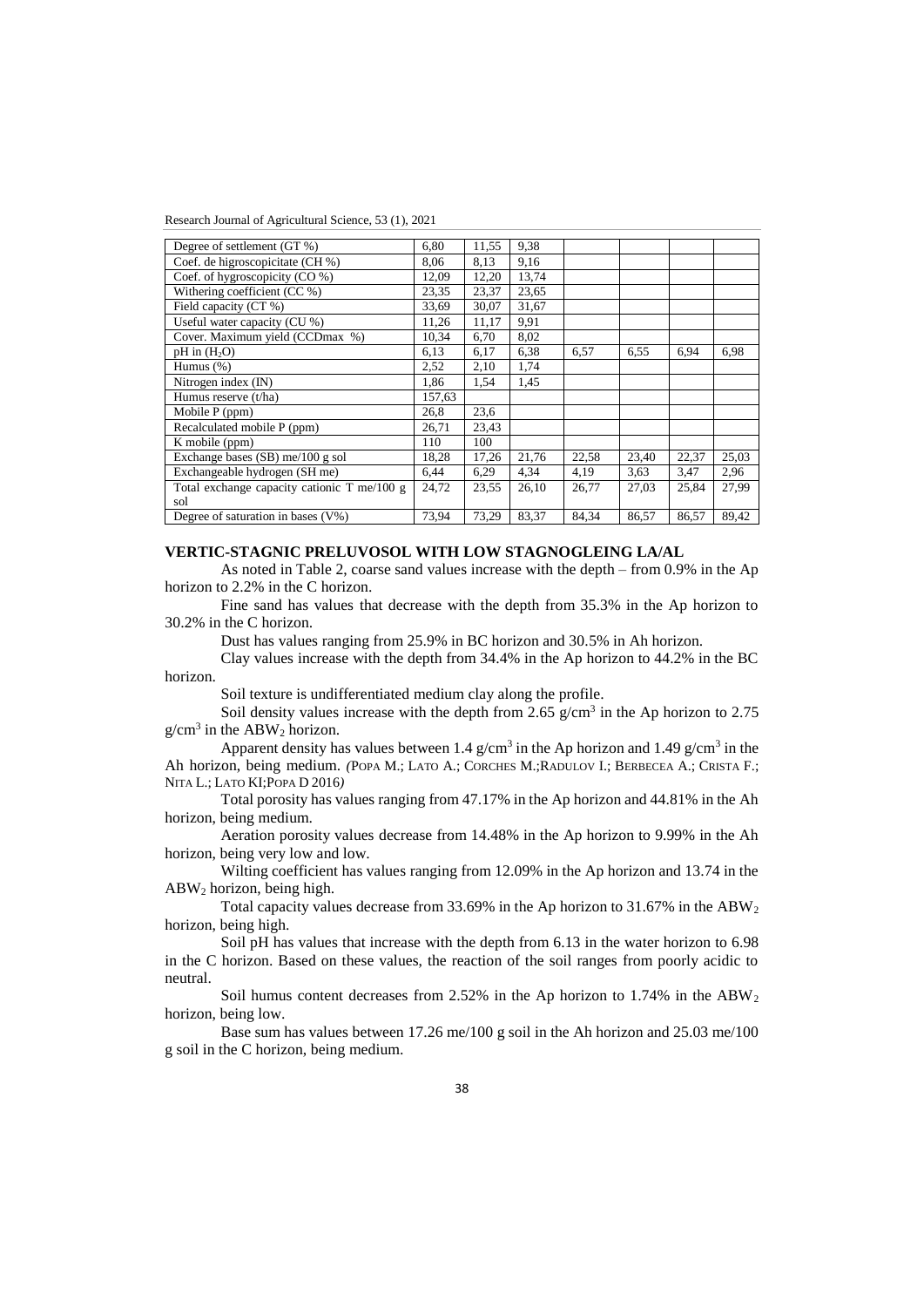Hydrogen sum has values decreasing with the depth from 6.44 me/100 g soil in the Ap horizon to 2.96 me/100 g soil in the C horizon, being very low in the Ap horizon and extremely low in the C horizon.

Total cationic exchange rate values range between 23.55 me/100 g soil in the horizon ah and 27.99 me/100g soil in the horizon C being medium. (NITA SIMONA, NITA L., PANAITESCU  $LILIANA - 2015$ 

Base saturation level has values that increase with the depth of 73.29 in the Ah horizon to 89.42% in the C horizon, the soil being mesobasic at the surface and eubasic in depth.

### **STAGNIC PRELUVOSOL**

Environmental conditions:

- Relief: hills, plane shape
- Soil appearance: normal
- Depth of groundwater: over 10 m
- Vegetation: Convolvulus arvensis, Xanthium spinosum, Robur caesius

Morphological features

Ap: 0-22 cm, greyish brown, structure destroyed by soil works, medium clay

AhW2: 22-35 cm, greyish brown with 10% rust spots, structure destroyed by soil works, dusty clay

A0W2: 35-53 cm, yellowish brown with 10% rust spots, small polyhedric, medium clay

ABW3: 53-68 cm, yellowish brown with 20% rust spots, small polyhedric, medium clay Btw3: 68-88 cm, yellowish brown with 25% spots rust, rare bobovine, high polyhedric, medium

clay

BT(y)W2: 88-123 cm, yellowish with 15% rusty and purple spots, sliding faces, large polyhedric, medium clay

BCW2: 123-150 cm, yellowish with 15% rusty and purple spots, high polyhedric, medium clay Ck: 150-200 cm, yellowish rusty with purple spots, medium clay

Soil taxonomy unit

Stagnic preluvosol, low stagnogleied, baticalcaric, clay/clay, on eluvial solid medium fine carbonate materials.

E1 st-w2K5-52/52 – 121/50

*Table 3*.

| Horizon                              | Ap     | Ahw <sub>2</sub> | A0 w2     | AB w3     | Btw3      | Bt(y)w2   | BCw <sub>2</sub> | Ck     |
|--------------------------------------|--------|------------------|-----------|-----------|-----------|-----------|------------------|--------|
| Depth (cm)                           | $0-22$ | $-35$            | $-53$     | $-68$     | $-88$     | $-123$    | $-150$           | $-200$ |
| Coarse sand $(2.0-0.2 \text{ mm})\%$ | 1,8    | 2,0              | 1,2       | 1,7       | 0,9       | 1,8       | 2,8              | 1,3    |
| Fine sand $(0.2 - 0.02$ mm $)$ %     | 31,8   | 31,1             | 32,0      | 31,5      | 31,0      | 31,3      | 31,5             | 31,5   |
| Dust $(0.02 - 0.002$ mm $)$ %        | 32,3   | 34,2             | 27,7      | 25,2      | 27,7      | 23,6      | 22,4             | 24,0   |
| Clay 2 $(<0.002$ mm $)$ %            | 34,1   | 32,7             | 39,1      | 41,6      | 40.4      | 43,3      | 43.3             | 43,2   |
| Physical clay $(<0.01$ mm $)$ %      | 48.3   | 47,5             | 53,0      | 54.9      | 54,1      | 55,2      | 55,0             | 54,2   |
| <b>TEXTURE</b>                       | TT     | TP               | <b>TT</b> | <b>TT</b> | <b>TT</b> | <b>TT</b> | <b>TT</b>        | TT     |
| Skeleton%                            |        |                  |           |           |           |           |                  |        |
| Specific density ( $D g / cm3$ )     | 2,50   | 2,55             | 2,62      | 2,64      | 2,59      |           |                  |        |
| Bulk density (DA $g$ / cm3)          | 1,40   | 1,50             | 1,58      | 1,58      | 1,62      |           |                  |        |
| Total porosity (PT%)                 | 44,00  | 41,18            | 39,69     | 40,15     | 37,45     |           |                  |        |
| Aeration porosity (PA%)              | 11,34  | 6,31             | 2,32      | 2,55      | $-0.99$   |           |                  |        |
| Degree of settlement (GT%)           | 12,97  | 18,18            | 22,74     | 22,46     | 27,41     |           |                  |        |
| Coef. hygroscopicity (CH%)           | 7,99   | 7,67             | 9,16      | 9,74      | 9,46      |           |                  |        |
| Withering coefficient (CO%)          | 11,99  | 11,50            | 13,74     | 14,61     | 14,19     |           |                  |        |

Physical, hydro-physical and chemical properties of stagnic low stagnogleied preluvosol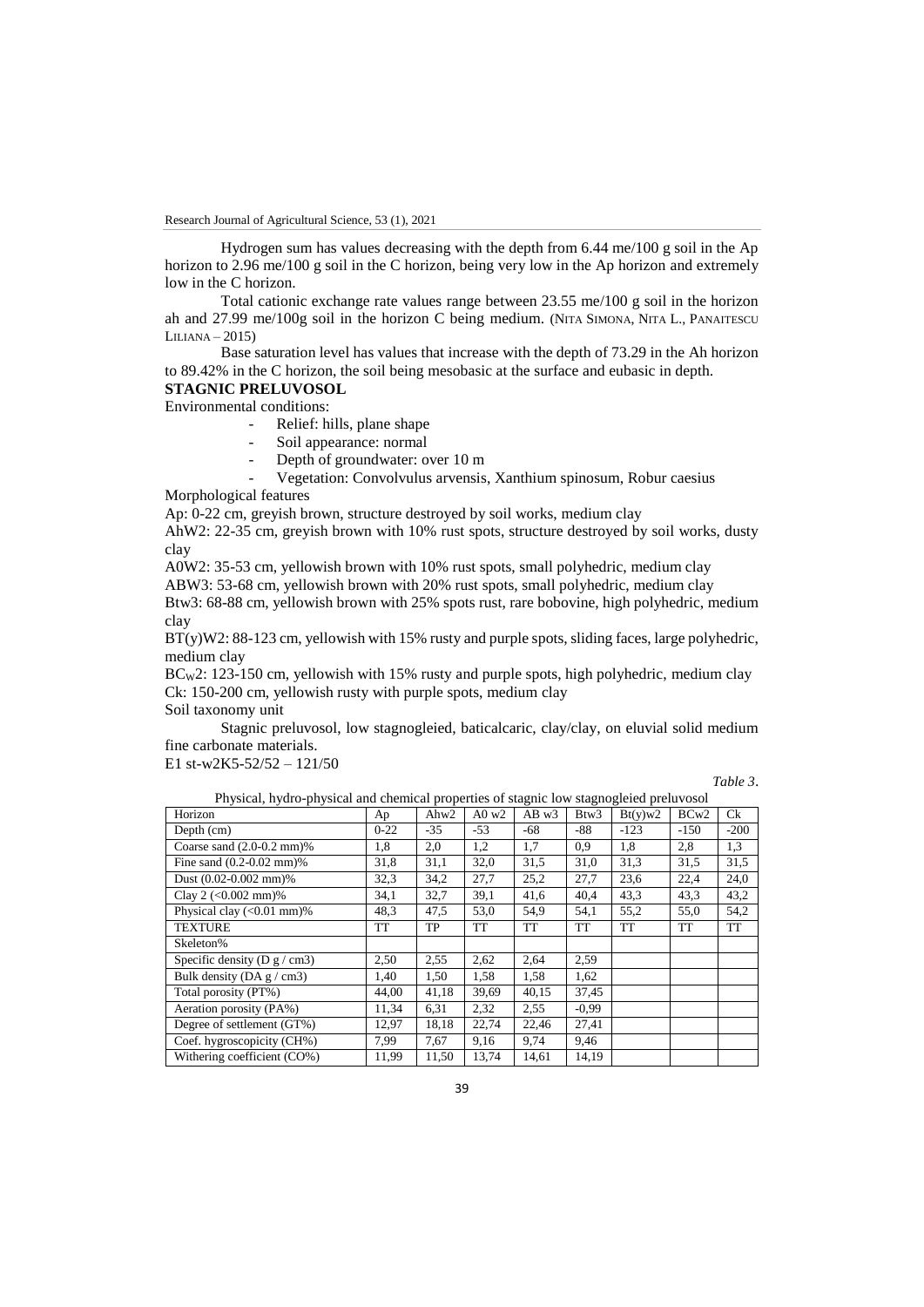Research Journal of Agricultural Science, 53 (1), 2021

| Field capacity (CC%)                  | 23,33  | 23,25 | 23,65 | 23.80 | 23,73   |       |       |      |
|---------------------------------------|--------|-------|-------|-------|---------|-------|-------|------|
| Total capacity (CT%)                  | 31.43  | 27,45 | 25,12 | 25,41 | 23,12   |       |       |      |
| Useful water capacity (CU%)           | 11,34  | 11,75 | 9.91  | 9,19  | 9.54    |       |       |      |
| Cover. maximum yield (CCDmax%)        | 8,10   | 4,20  | 1,47  | 1,61  | $-0.61$ |       |       |      |
| Hydraulic conductivity                | 1,80   | 1,0   | 0,5   | 0,48  | 0,40    |       |       |      |
| $(K \text{ mm}/\text{ hour})$         | 5,96   | 6,11  | 6.33  | 6,51  | 6.58    | 6.56  | 6.75  | 7,62 |
| $pH$ in $(H2O)$                       |        |       |       |       |         |       |       | 1,10 |
| CaCO $3$ $%$ )                        | 3,57   | 2,50  | 1,48  |       |         |       |       |      |
| Humus $(\%)$                          | 3,07   | 1,91  | 1,22  |       |         |       |       |      |
| Nitrogen index (IN)                   | 2,36   | 1,46  | 1,00  |       |         |       |       |      |
| C: N                                  | 193,79 |       |       |       |         |       |       |      |
| Humus reserve $(t / ha)$              | 26,8   | 36,4  |       |       |         |       |       |      |
| P mobile (ppm)                        | 26,8   | 36,4  |       |       |         |       |       |      |
| Recalculated mobile P (ppm)           | 143    | 110   |       |       |         |       |       |      |
| Mobile K (ppm)                        | 18,08  | 18,29 | 21,49 | 24,04 | 24,46   | 25,53 | 25,74 |      |
| Exchange bases $(SB)$ me / 100 g soil | 5,47   | 5,58  | 4,62  | 4,62  | 3,82    | 3.40  | 2,76  |      |
| Interchangeable hydrogen (SH me)      | 23,55  | 23,87 | 26,11 | 28,66 | 28,28   | 28,93 | 28,50 |      |
| Total exchange capacity               | 76,77  | 76,62 | 82,30 | 83,87 | 86,49   | 88,24 | 90,31 |      |

### **STAGNIC LOW STAGNOGLEIED PRELUVOSOL**

As noted in Table 3, coarse sand values range between  $1.2$  in the  $A<sub>OW2</sub>$  horizon and 2.8% in the BCw2 horizon.

Fine sand has values between 31.0% in the  $B_{TWS}$  horizon and 31.8% in the Ap horizon. Dust values range between 22.4 in the  $BC_{W2}$  horizon and 34.2% in the Ah  $_{W2}$  horizon.

Clay has values ranging from 32.7% in the Ahw<sub>2</sub> horizon and 43.3% in the BCw<sub>2</sub> horizon.

Soil texture is undifferentiated medium clay.

Density values increase with depth from 2.5  $g/cm<sup>3</sup>$  in the Ap horizon to 2.64  $g/cm<sup>3</sup>$  in the ABw<sup>3</sup> horizon.

Apparent density has values between 1.4  $g/cm<sup>3</sup>$  in the Ap horizon and 1.62  $g/cm<sup>3</sup>$  in the Btw<sup>3</sup> horizon, being medium at the surface and high in depth.

Total porosity values decrease from 44% in the Ap horizon to 37.45% in the Btw<sup>3</sup> horizon, being medium at the surface and very low in depth.

Aeration porosity has values that decrease from 11.34% in the Ap horizon to 2.32 in the Aow<sup>2</sup> horizon, being low and extremely low.

Wilting coefficient has values ranging from 11.5% in the Ahw<sub>2</sub> horizon and 14.61% in the ABw<sup>3</sup> horizon, being medium and low. (NIȚĂ SIMONA, NIȚĂ LUCIAN DUMITRU ,MIHUȚ CASIANA, KOCIS ELISABETA, PANAITESCU LILIANA, LUNGU MARIUS, 2014)

Field capacity has values ranging from 23.25% in the Ahw<sub>2</sub> horizon and 23.8% in the ABw3 horizon, being medium.

Total capacity has values that decrease with the depth from 31.43% in the Ap horizon to  $23.12\%$  in the Btw<sub>3</sub> horizon, being high at the surface and low in depth.

pH has values between 5.96 in the Ap horizon and 7.62 in the CK horizon, soil reaction being moderately acidified at the surface and low alkaline in depth.

Humus content decreases with the depth from 3.57% in the Ap horizon to 1.48% in the Aow<sup>3</sup> horizon, being medium at the surface and low in depth.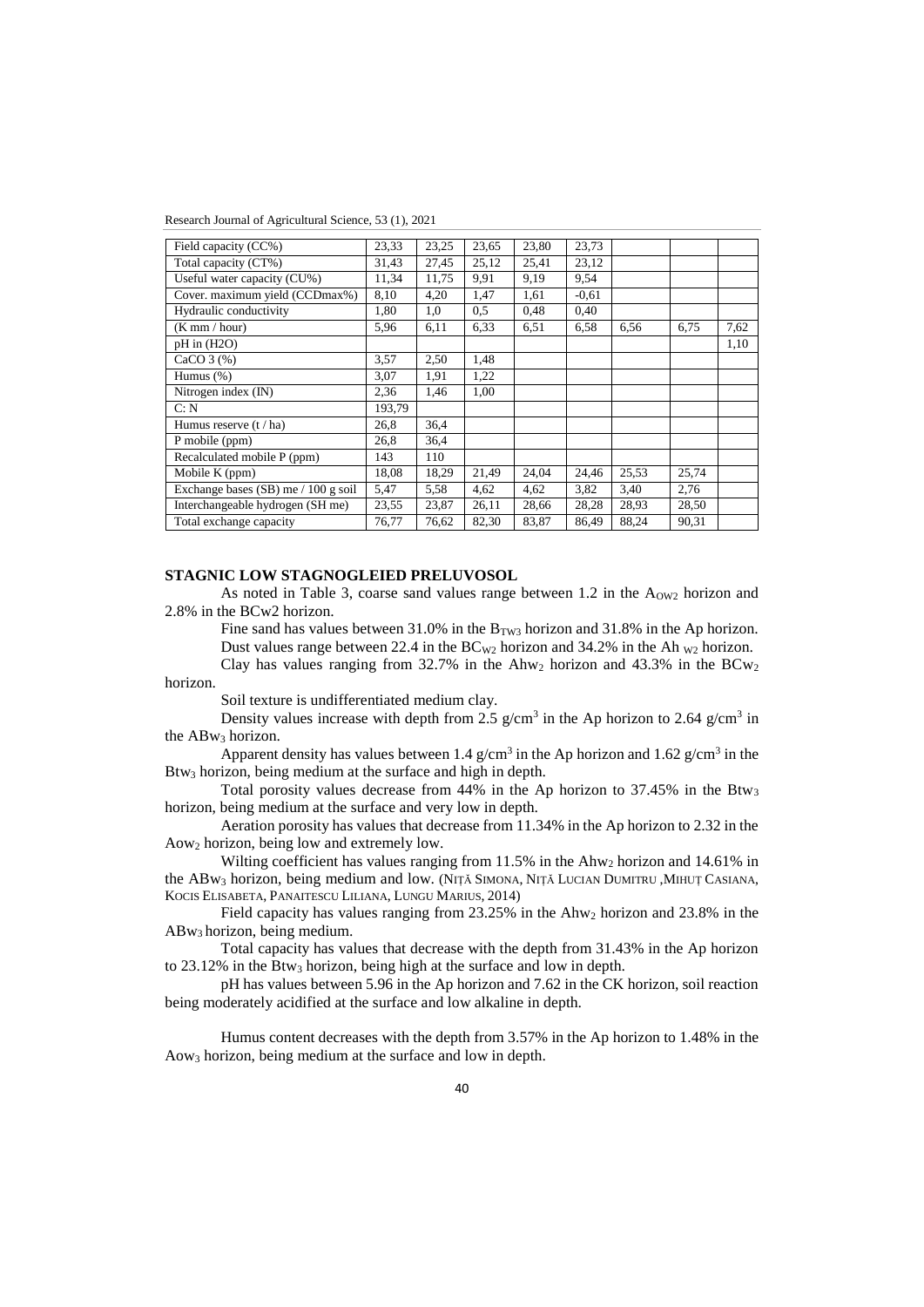Base sum has values that increase with the depth from 18.08 me/100 g soil in the Ap horizon to 25.74 me/100 g soil in the  $BCw_2$  horizon, being medium.

Exchangeable hydrogen has values between 5.58 me/100 g soil in the Ahw<sub>2</sub> horizon and  $2.76 \text{ me}/100 \text{ g}$  soil in the BCw<sub>2</sub> horizon, being medium at the surface and very low in depth.

Total cation exchange capacity has values that increase with the depth from 23.55 me/199 g soil in the Ap horizon to 28.93 me/100 g soil in the Btw<sup>2</sup> horizon, being medium.

Base saturation level values increase with the depth from  $76.62\%$  in the Ahw<sub>2</sub> horizon to 90.31 in the BCw<sup>2</sup> horizon, being eubasic. (NIŢĂ SIMONA, NIŢĂ LUCIAN, PANAITESCU LILIANA, 2015)

### **CONCLUSIONS**

- 1. Base sum has values between 17.26 me/100 g soil in the Ah horizon and 25.03 me/100 g soil in the C horizon, being medium.
- Hydrogen sum has values that decrease with the depth from  $6.44 \text{ me}/100 \text{ g}$  soil in the Ap horizon to 2.96 me/100 g soil in the C horizon, being very low in the Ap horizon and extremely low in the C horizon.
- 3. Total cation exchange values are between 23.55 me/100 g soil in the Ah horizon and 27.99 me/100 g soil in the C horizon, being medium.
- 4. Base sum has values that increase with the depth from 18.08 me/100 g soil in the Ap horizon to  $25.74$  me/100 g soil in the BCw<sub>2</sub> horizon, being medium.
- 5. Exchangeable hydrogen has values between 5.58 me/100 g soil in the Ahw<sub>2</sub> and 2.76 me/100 g soil in the BCw<sup>2</sup> horizon, being medium at the surface and very low in depth.
- 6. Total cation exchange capacity has values that increase with the depth from 23.55 me/199 g soil in the Ap horizon to 28.93 me/100 g soil in the Btw<sub>2</sub> horizon, being medium. Base saturation level values increase with the depth from  $76.62\%$  in the Ahw<sub>2</sub> horizon to 90.31% in the  $BCw<sub>2</sub>$  horizo

# **BIBLIOGRAPHY**

- DARICIUC LOREDANA, I. GAICA, D. DICU 2016- Study on a mixed organic farm on the territory of Nitchidorf Timis county Research Journal of Agricultural Science,Facultatea de Agricultură, Vol. 48 (4) ,Ed. Agroprint Timişoara,ISSN 2066-1843
- DICU D., R. BERTICI , I. GAICA ,2016- Evaluation of eco-pedological conditions for orchards conversion of lands from Moravita, Timis county Research Journal of Agricultural Science, Facultatea de Agricultură, Vol. 48 (4) ,Ed. Agroprint Timişoara,ISSN 2066-1843
- DICU DANIEL DORIN, PAUL PÎRSAN,JELENA MARINKOVIC,2014, FLORIN IMBREA, DRAGOSLAV VLAD MIRCOV Effect of pre-sowing electromagnetic treatment on seed germination and seedling growth at maize Journal of Biotechnology, Volume 231, Supplement, ISSN: 0168-1656,
- DUMA COPCEA ANIŞOARA, CASIANA MIHUŢ, L. NIŢĂ, 2014, The bonitation of agricultural lands in Foeni locality, Timiş county, International Symposium ,,Trends in the European Agriculture Development", - 29-30 May, edition VII a, Timișoara
- DUMA COPCEA ANIŞOARA, MIHUŢ CASIANA, L. NIŢĂ,2014 The Suitability Of The Soils In Periam For Cereals, Potatoes, Fodder Beet And Tree Crops, Research jurnal of Agricultural science Timișoara.
- DUMA COPCEA ANIȘOARA, CASIANA MIHUȚ1, LUCIAN NIȚĂ1, 2015, Studies On The Production Capacity Of Agricultural Land In The Town Foeni Timis County, Lucrări Ştiinţifice – vol. 58 Iași, seria Agronomie
- DUMA-COPCEA ANIȘOARA, NICOLETA MATEOC-SÎRB, TEODOR MATEOC-SÎRB, CASIANA MIHUȚ, 2013, Economic evaluation pof agricultural land in the town Covaci, Timiș county, Scientific Papers Series Management, Economic Engineering in Agriculture and Rural Develoment, vol. 13, ISSN 2284-7995, E-ISSN 2285-3952, București [www.agro-bucuresti.ro](http://www.agro-bucuresti.ro/)